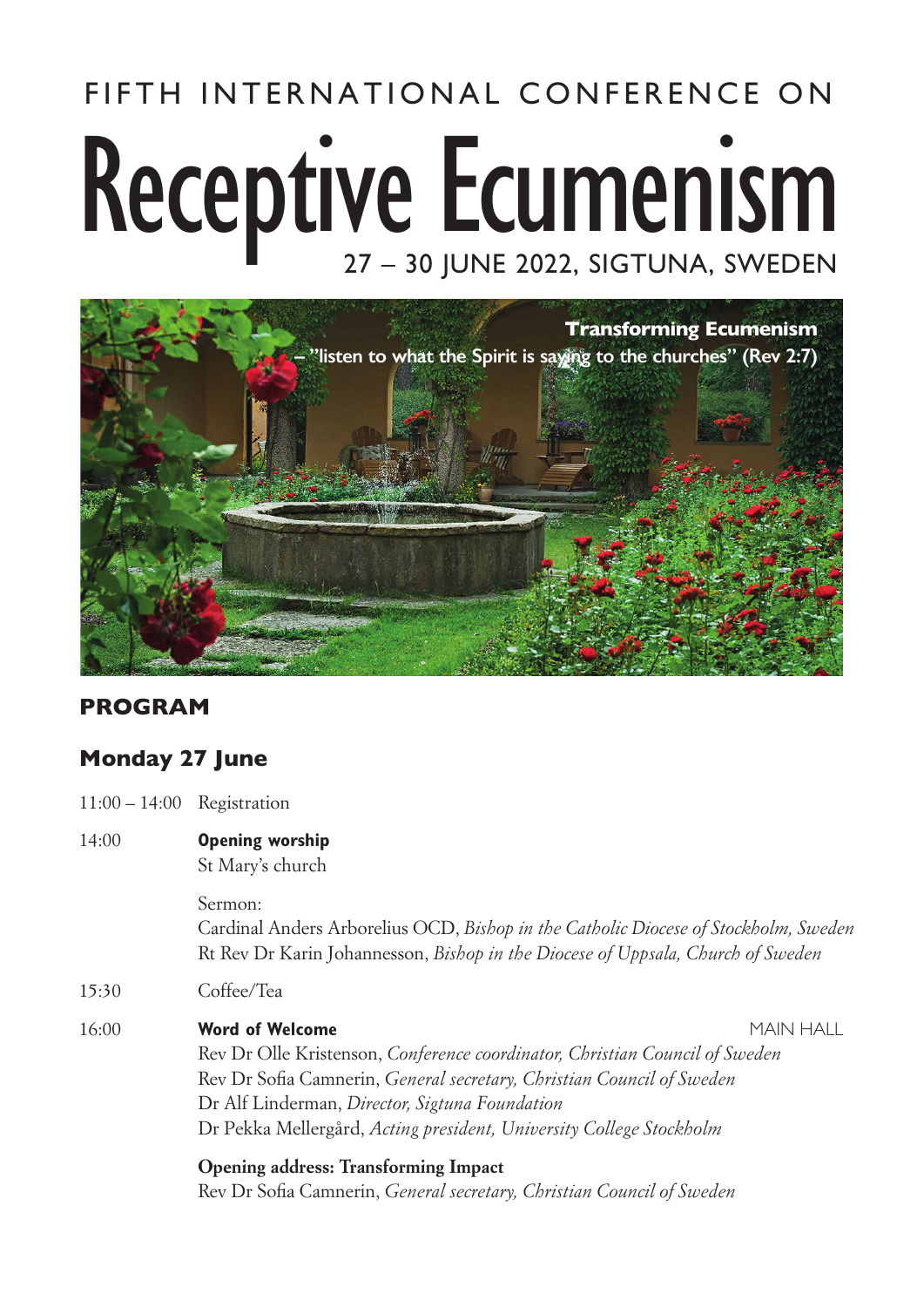| 17:15 | <b>PLENARY I</b>                                                                                                                | MAIN HALL                |                  |                                                          |
|-------|---------------------------------------------------------------------------------------------------------------------------------|--------------------------|------------------|----------------------------------------------------------|
|       | Reforming Ecumenism: Receptive Ecumenism as an Instrument for                                                                   |                          |                  |                                                          |
|       | <b>Ecclesial Transformation</b>                                                                                                 |                          |                  |                                                          |
|       | Prof Paul Murray, Durham University, UK                                                                                         |                          |                  |                                                          |
|       | Rev Dr Susan Durber, United Reformed Church UK, Moderator of the Faith and<br>Order Commission, World Council of Churches (WCC) |                          |                  |                                                          |
|       |                                                                                                                                 |                          |                  | Moderator: Rev Dr Anne-Louise Eriksson, Church of Sweden |
|       | 18:45                                                                                                                           | <b>Evening prayer</b>    | <b>MAIN HALL</b> |                                                          |
| 19:15 | <b>Welcoming reception</b>                                                                                                      | ROSENGÅRDSSALEN / LOUNGE |                  |                                                          |
| 19:45 | Dinner                                                                                                                          |                          |                  |                                                          |

### **Tuesday 28 June**

| 7:30  | <b>Breakfast</b>                                                                                                                                                                                                                                                                                                                                                            |                  |
|-------|-----------------------------------------------------------------------------------------------------------------------------------------------------------------------------------------------------------------------------------------------------------------------------------------------------------------------------------------------------------------------------|------------------|
| 8:30  | <b>Morning Prayer and Bible Reflection</b><br>Rev Sven-Erik Fjellström, Church of Sweden                                                                                                                                                                                                                                                                                    | <b>MAIN HALL</b> |
| 9:00  | <b>PLENARY 2</b><br>Receptive Ecumenism - Mutual Learning<br>Rt Rev Chediel Sendoro, Bishop of the Mwanga Diocese, Evangelical Lutheran<br>Church in Tanzania                                                                                                                                                                                                               | <b>MAIN HALL</b> |
|       | Rt Rev Dr Karin Johannesson, Bishop in the Diocese of Uppsala, Church of Sweden<br>Moderator: Rev Sven-Erik Fjellström, Church of Sweden                                                                                                                                                                                                                                    |                  |
| 10:30 | Coffee/Tea                                                                                                                                                                                                                                                                                                                                                                  |                  |
| 11:00 | <b>PLENARY 3</b><br>Approaches to Difference: Recognition of Others and Receptive Ecumenism<br>Rev Prof Risto Saarinen, Professor of Ecumenics at the University of Helsinki, Finland<br>Dr Gregory Ryan, Durham University, UK<br>Dr Minna Hietamäki, Helsinki University and Evangelical Lutheran Church of Finland<br>Moderator: Prof Paul Murray, Durham University, UK | <b>MAIN HALL</b> |
| 12:30 | Lunch prayer                                                                                                                                                                                                                                                                                                                                                                | <b>MAIN HALL</b> |
| 12:45 | Lunch                                                                                                                                                                                                                                                                                                                                                                       |                  |
| 14:00 | <b>Parallel Sessions</b>                                                                                                                                                                                                                                                                                                                                                    | SEPARATE PROGRAM |
| 16:00 | Coffee/Tea                                                                                                                                                                                                                                                                                                                                                                  |                  |
| 16:30 | <b>PLENARY 4</b><br>Reforming the Vision of Christian Unity<br>Rev Prof Ivana Noble, professor of Ecumenical Theology at Charles University in<br>Prague, Czech Republic<br>Ms Katerina Pekridou, Executive Secretary for Theological Dialogue, Conference of<br>European Churches, Brussels, Belgium                                                                       | <b>MAIN HALL</b> |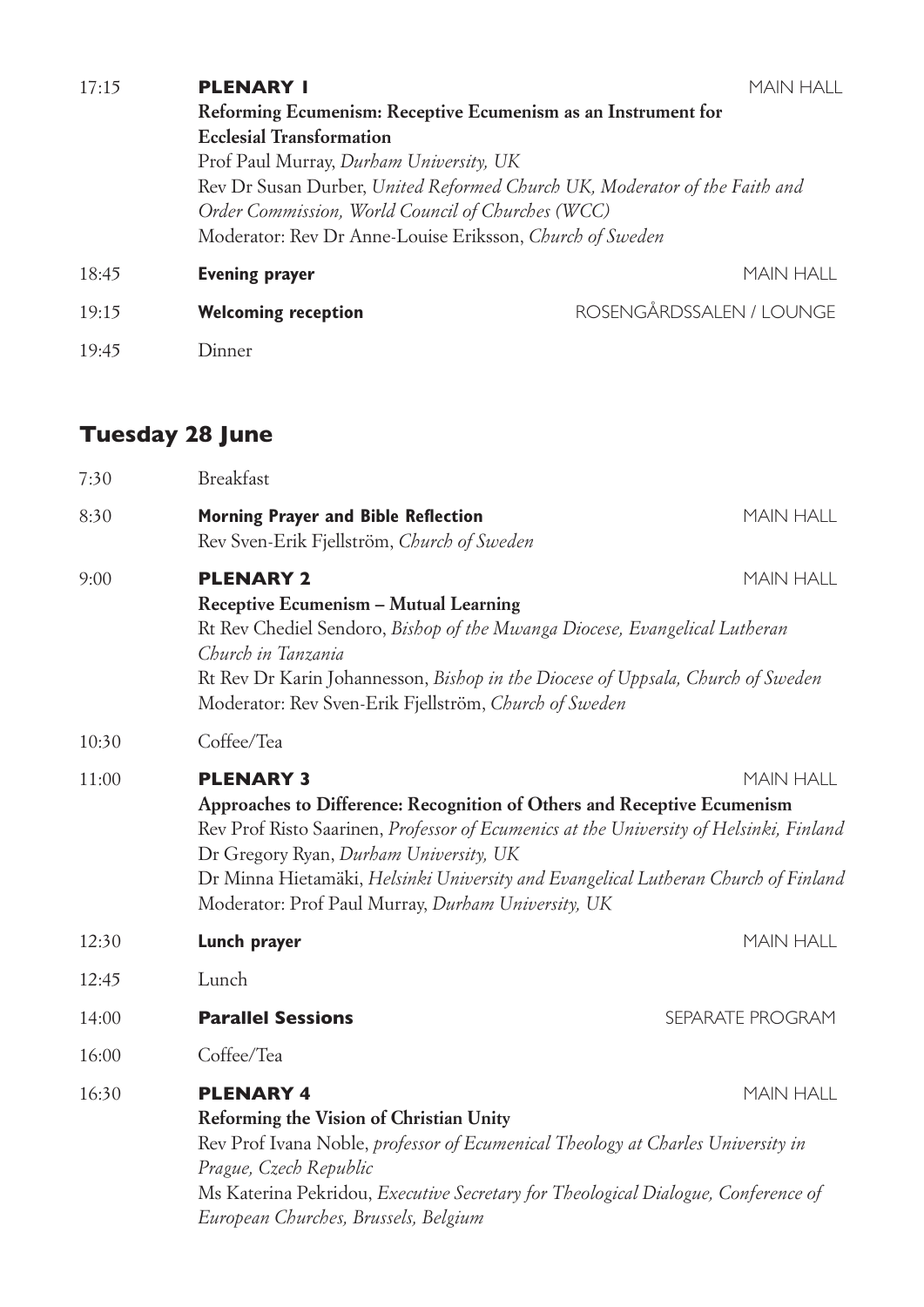|       | Prof Archimandrite Cyril Hovorun, Sankt Ignatios College, University College<br>Stockholm<br>Moderator: Prof Samuel Rubenson, <i>senior professor at Sankt Ignatios College</i> ,<br>University College Stockholm |                  |  |
|-------|-------------------------------------------------------------------------------------------------------------------------------------------------------------------------------------------------------------------|------------------|--|
|       |                                                                                                                                                                                                                   |                  |  |
| 18:15 | <b>Evening Prayer</b>                                                                                                                                                                                             | <b>MAIN HALL</b> |  |
| 19:00 | <b>BBQ</b> Buffet                                                                                                                                                                                                 |                  |  |

## **Wednesday 29 June**

| 7:30  | <b>Breakfast</b>                                                                                                                                                                                                                                                                                                                                                                               |                  |
|-------|------------------------------------------------------------------------------------------------------------------------------------------------------------------------------------------------------------------------------------------------------------------------------------------------------------------------------------------------------------------------------------------------|------------------|
| 8:30  | <b>Morning Prayer and Bible Reflection</b><br>Rev Sven-Erik Fjellström, Church of Sweden                                                                                                                                                                                                                                                                                                       | <b>MAIN HALL</b> |
| 9:00  | <b>PLENARY 5</b><br>Friendship, Spirituality, and Imagination: Exploring Challenges in<br><b>Receptive Ecumenism</b><br>Dr Sara Gehlin, University College Stockholm, Sweden<br>Dr Antonia Pizzey, Australian Catholic University, Brisbane<br>Moderator: Dr Gregory Ryan, Durham University, UK                                                                                               | <b>MAIN HALL</b> |
| 10:30 | Coffee/Tea<br>Possible exposure of books at the book table in the Main Hall                                                                                                                                                                                                                                                                                                                    |                  |
| 11:00 | <b>PLENARY 6</b><br><b>MAIN HALL</b><br><b>Pentecostal Perspectives on Receptive Ecumemism</b><br>Rev Prof Cheryl B Johns, Director of the Global Pentecostal House of Studies at the<br>United Theological Seminary, Dayton, Ohio, USA<br>Rev Dr Johannes Zeiler, Church of Sweden<br>Moderator: Rev Dr Ulrik Josefsson, Vice president at the Academy for Leadership and<br>Theology, Sweden |                  |
| 12:30 | Lunch prayer                                                                                                                                                                                                                                                                                                                                                                                   | <b>MAIN HALL</b> |
| 12:45 | Lunch                                                                                                                                                                                                                                                                                                                                                                                          |                  |
| 14:00 | <b>Parallel Sessions</b>                                                                                                                                                                                                                                                                                                                                                                       | SEPARATE PROGRAM |
| 16:00 | Coffee/Tea                                                                                                                                                                                                                                                                                                                                                                                     |                  |
| 16:30 | <b>PLENARY 7</b><br><b>Mission and Receptive Ecumenism</b><br>Rev Dr Risto Jukko, WCC Director of the Commission on World Mission and<br>Evangelism, Geneva<br>Rev Dr Ann Aldén, Church of Sweden<br>Rev Dr Bertil Ekström, Independent Baptist Theological Seminary in Campinas, Brazil<br>Moderator: Rev Dr Jan Eckerdal, theological advisor, Christian Council of Sweden                   | <b>MAIN HALL</b> |
| 18:15 | <b>Evening Prayer</b>                                                                                                                                                                                                                                                                                                                                                                          | <b>MAIN HALL</b> |